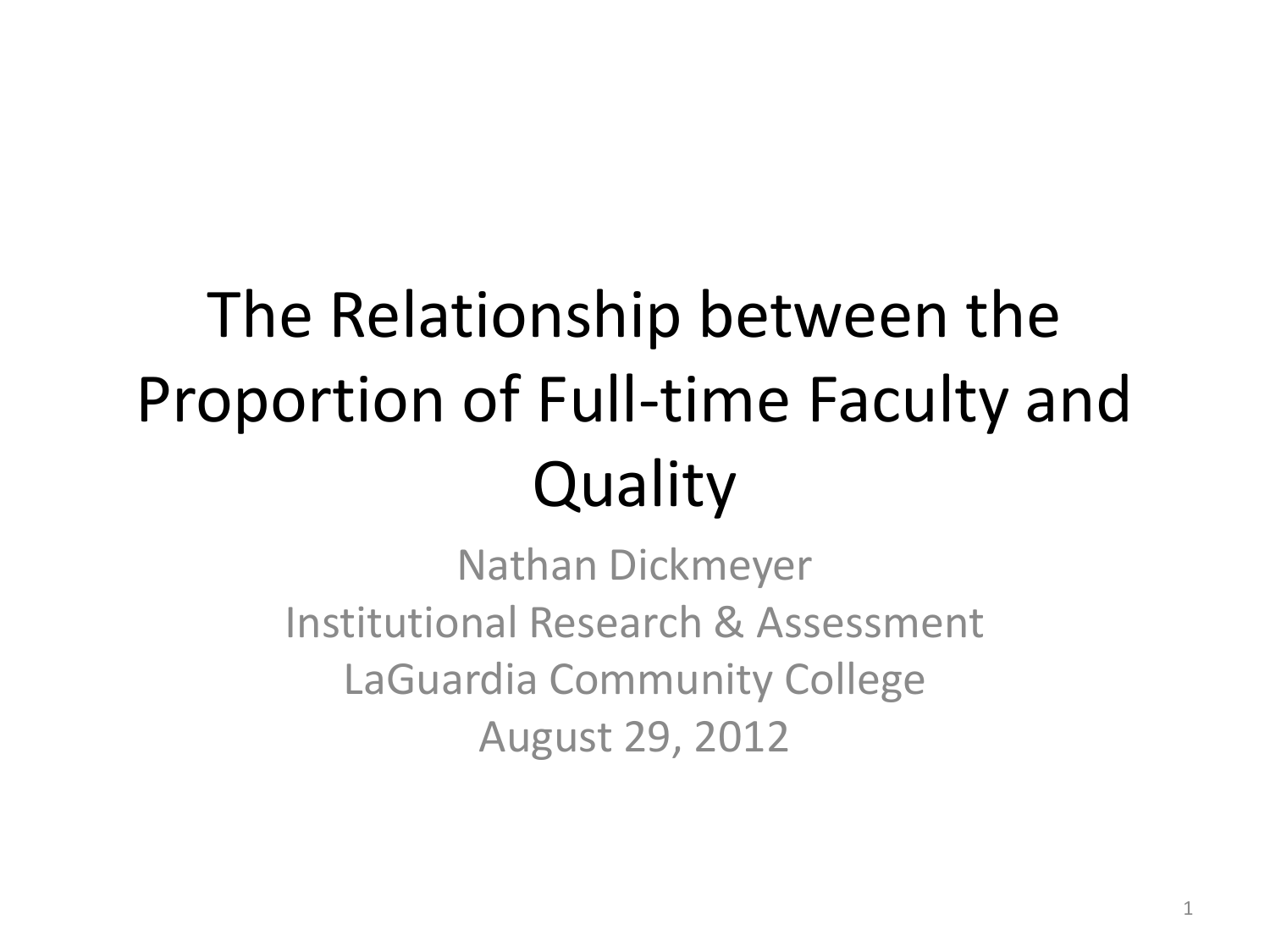#### Part-time Faculty and Developmental Success

• There is no relationship between the exit test pass rate (and required course passage) on developmental courses at the final level (like ENG 099) and whether the course is taught by a full-time or part-time faculty member for all three developmental areas.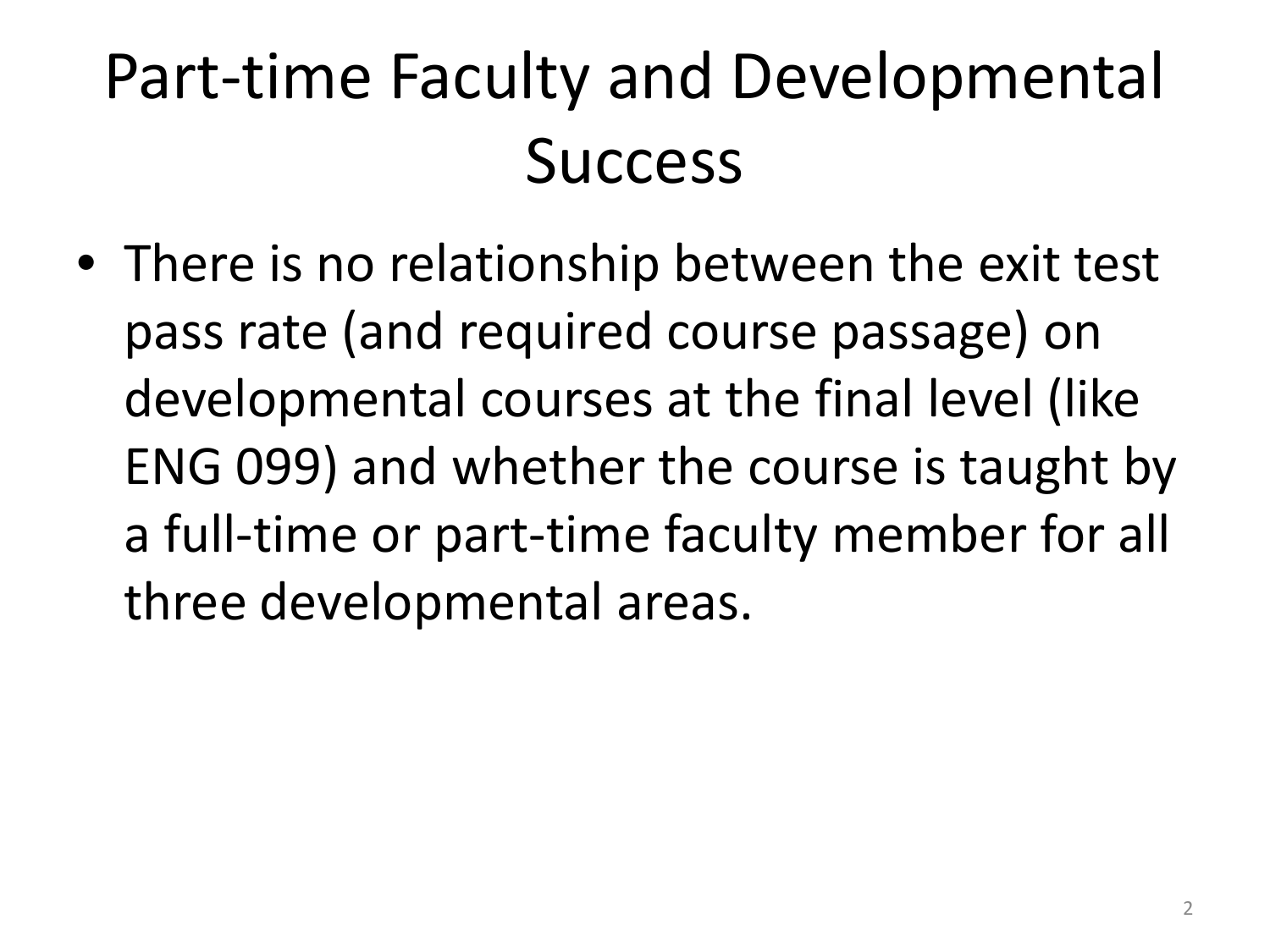

Rates calculated for faculty with more than 100 students during this period. Highest level courses only.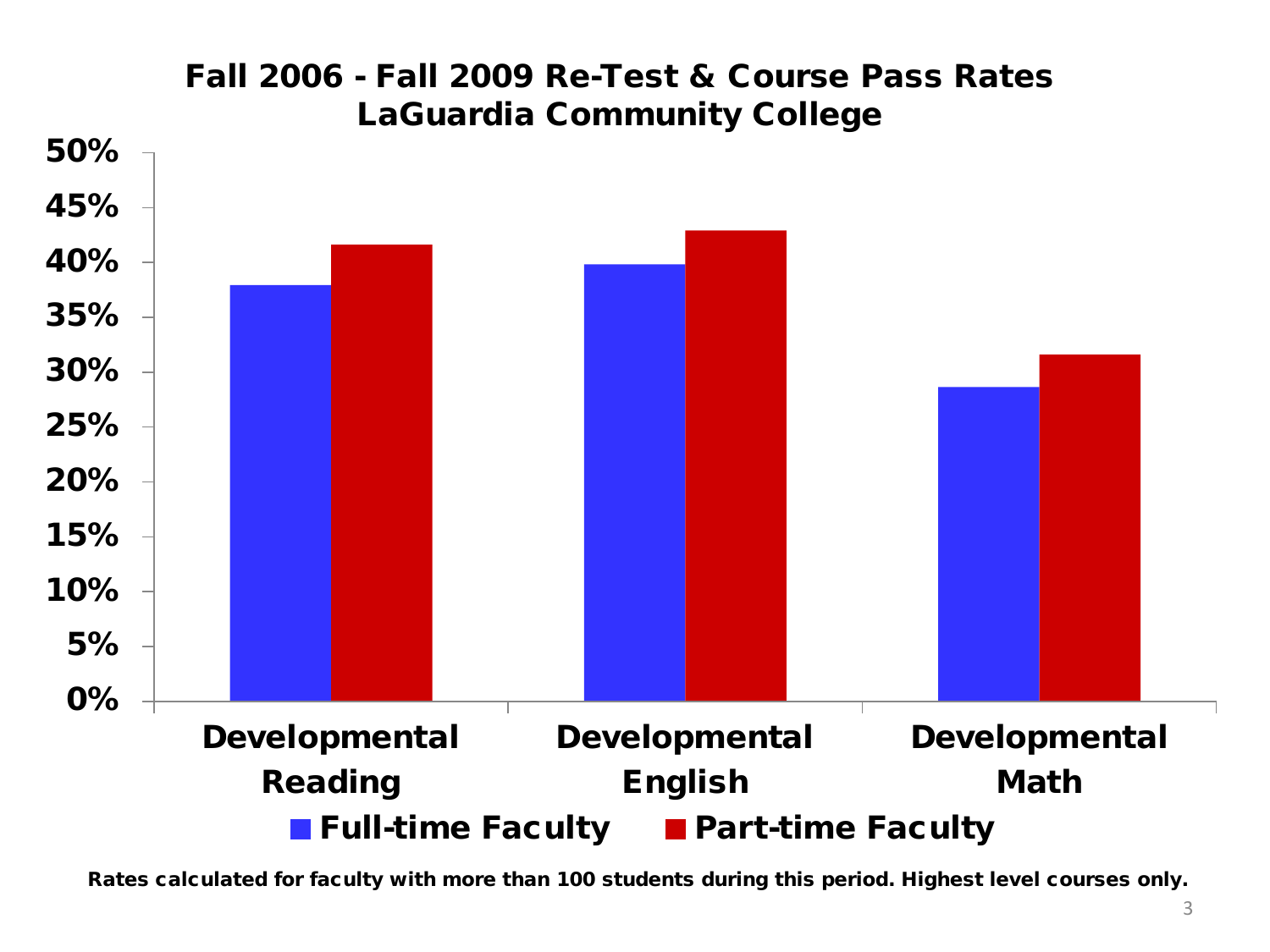#### Graduation and Retention Rates

• There is no relationship between LaGuardia's graduation rate or its retention rate and the proportion of courses taught by part-time faculty. (PMP data)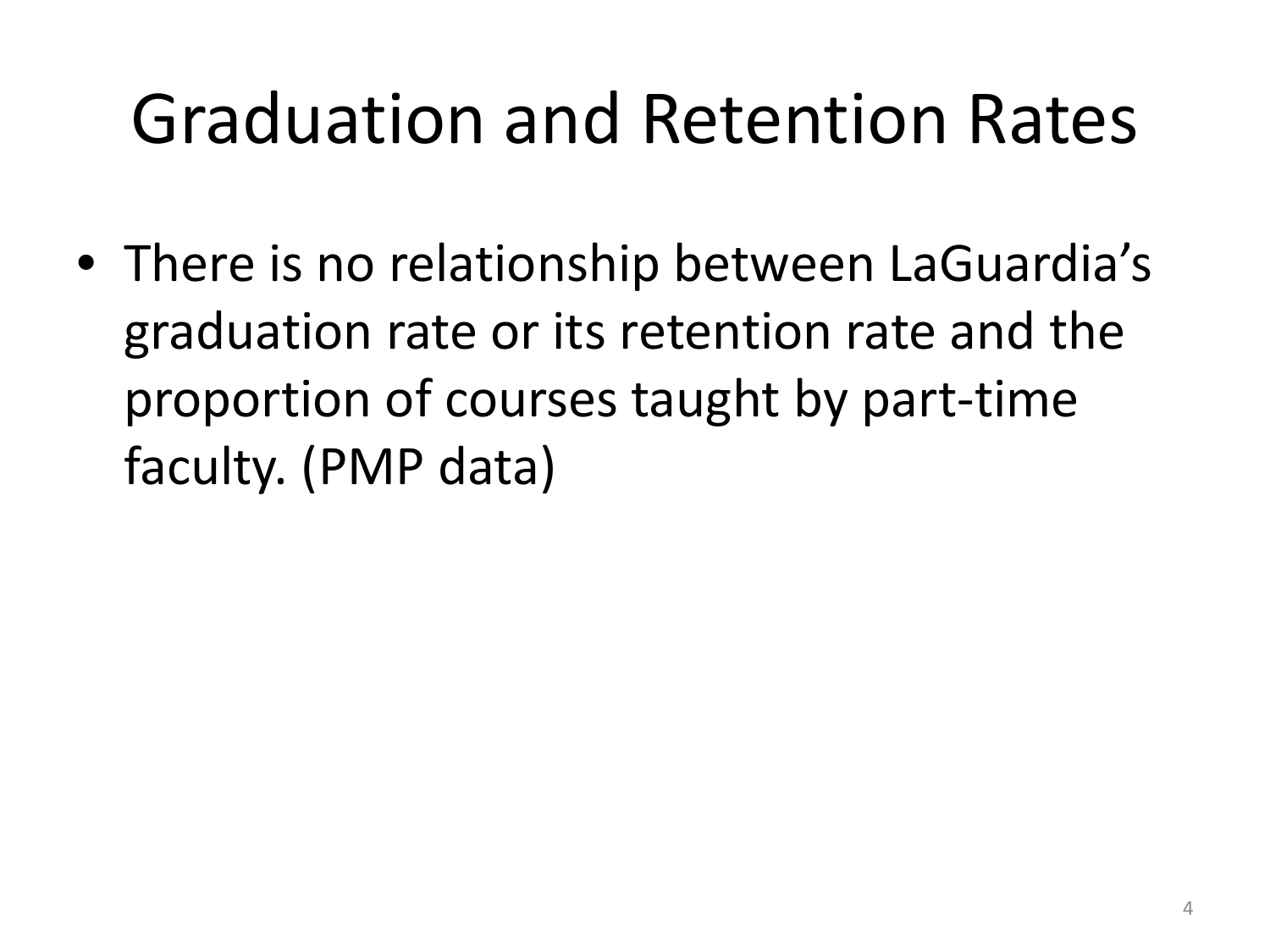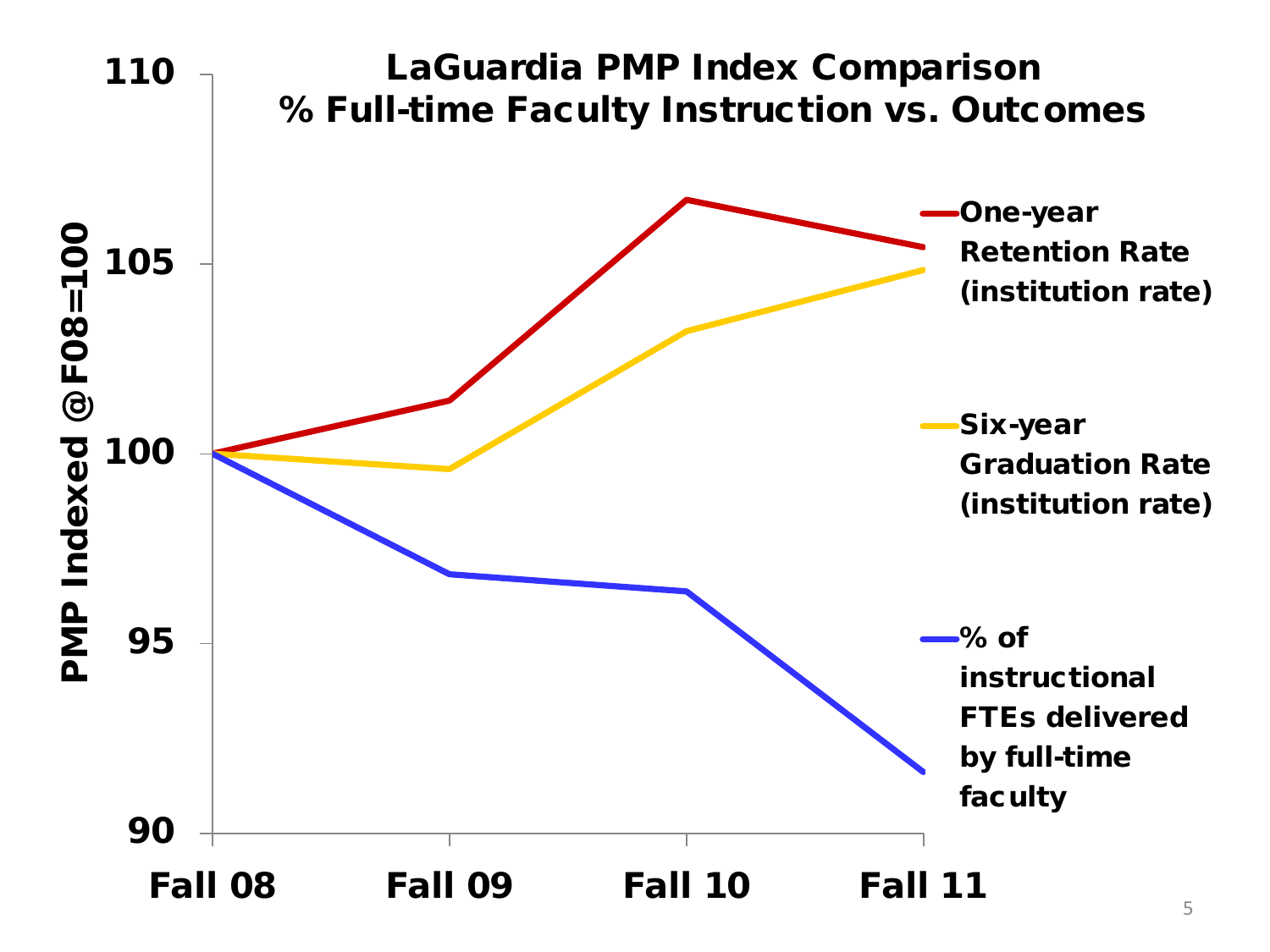#### Graduation and Retention Rates

• There is no relationship between the CUNY Community College's average graduation rate or average retention rate and the average proportion of courses taught by part-time faculty. (PMP data)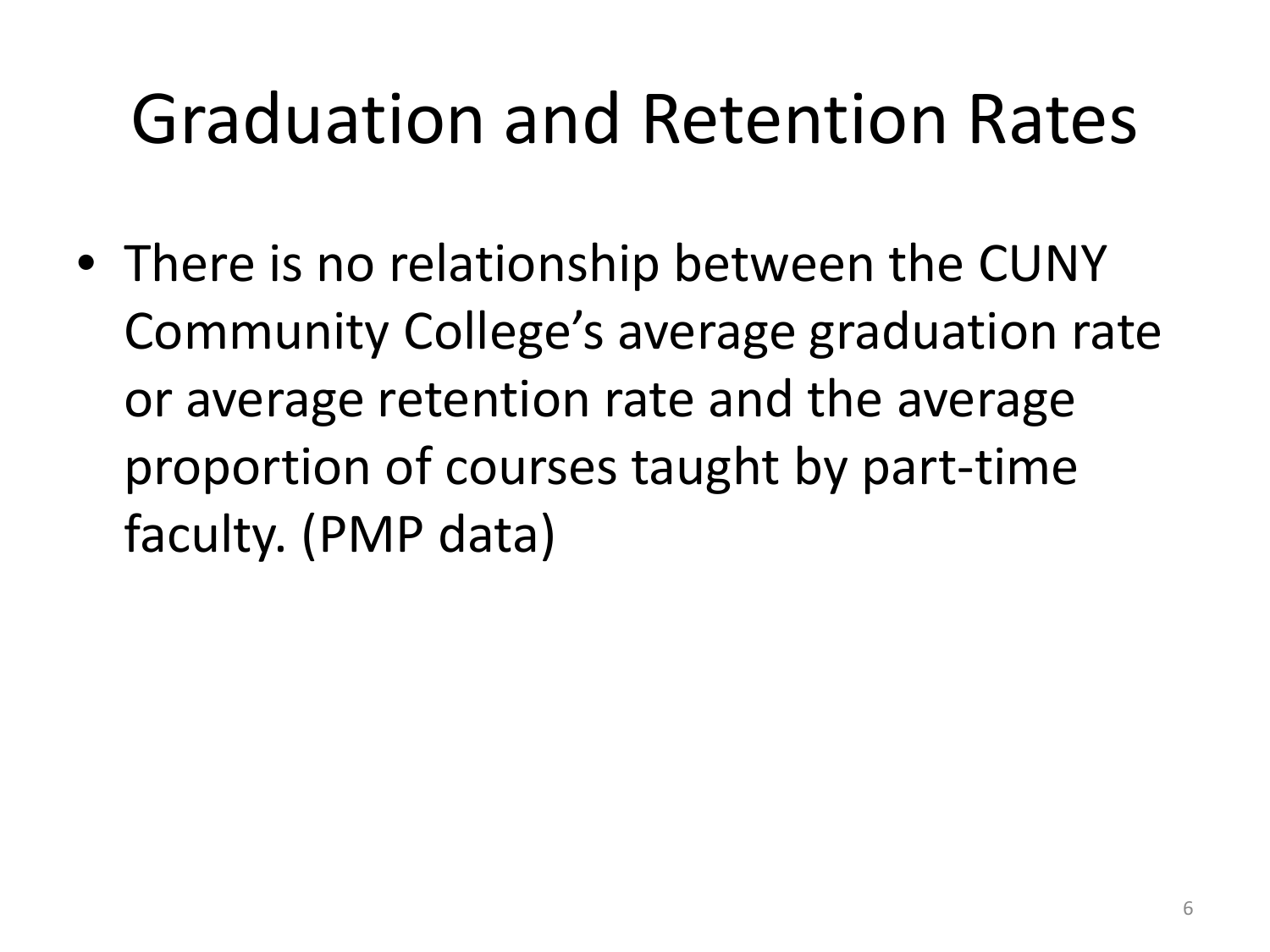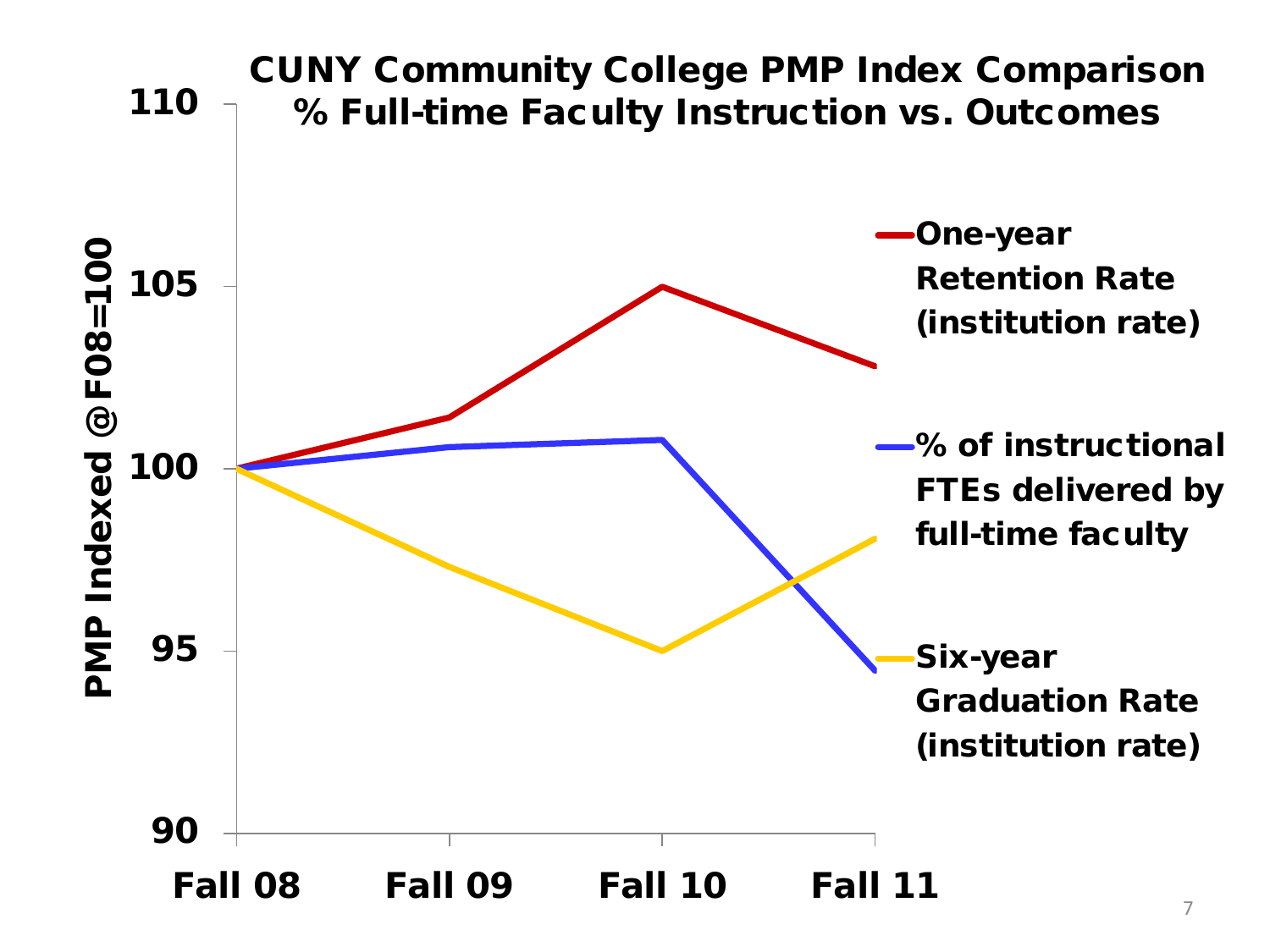#### CPE Pass Rates

• There is no relationship between the CUNY Community Colleges' CPE pass rates and the average proportion of courses taught by parttime faculty in CUNY community colleges or their total FTE enrollment. (PMP data)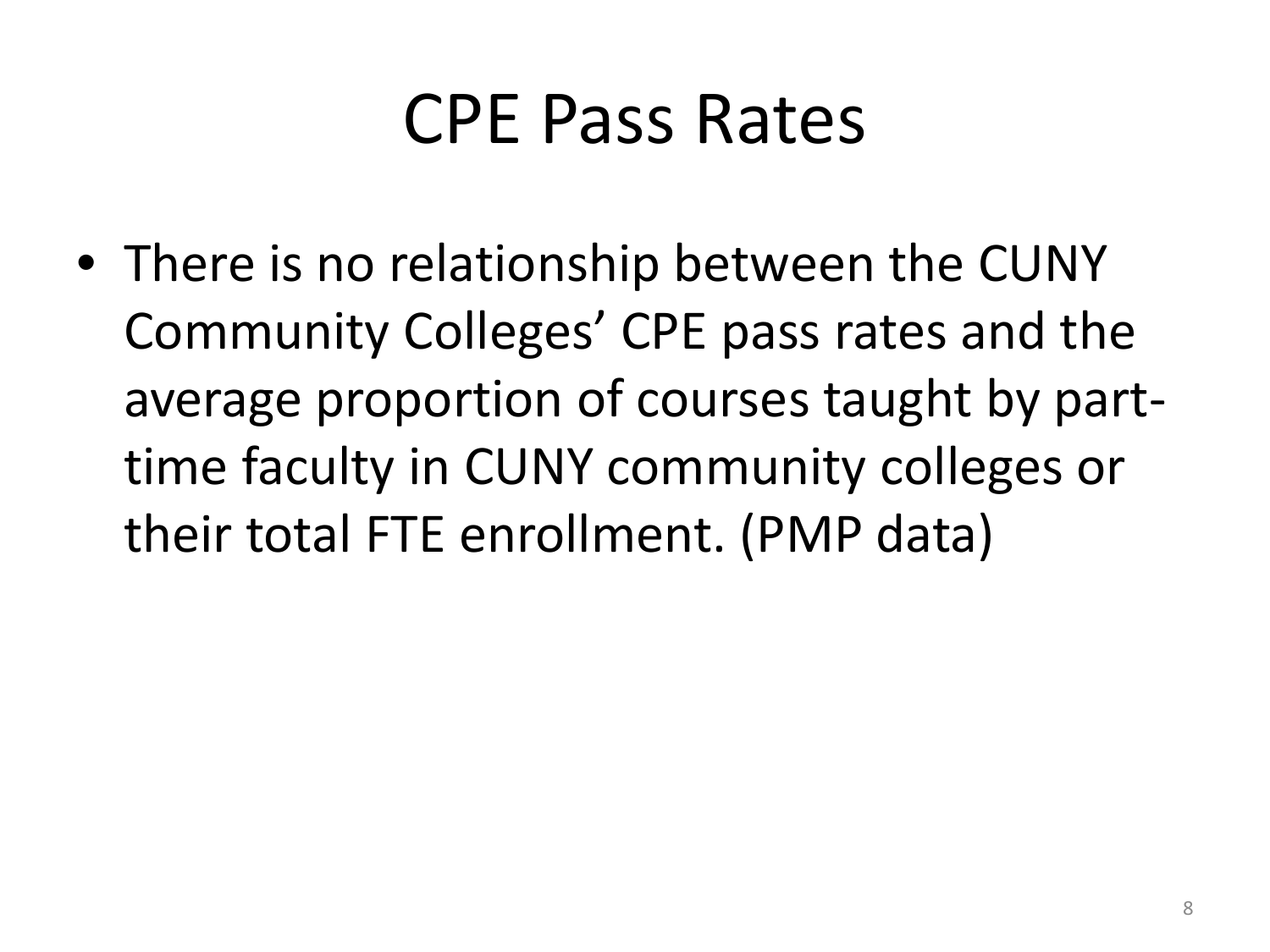

CC Πļ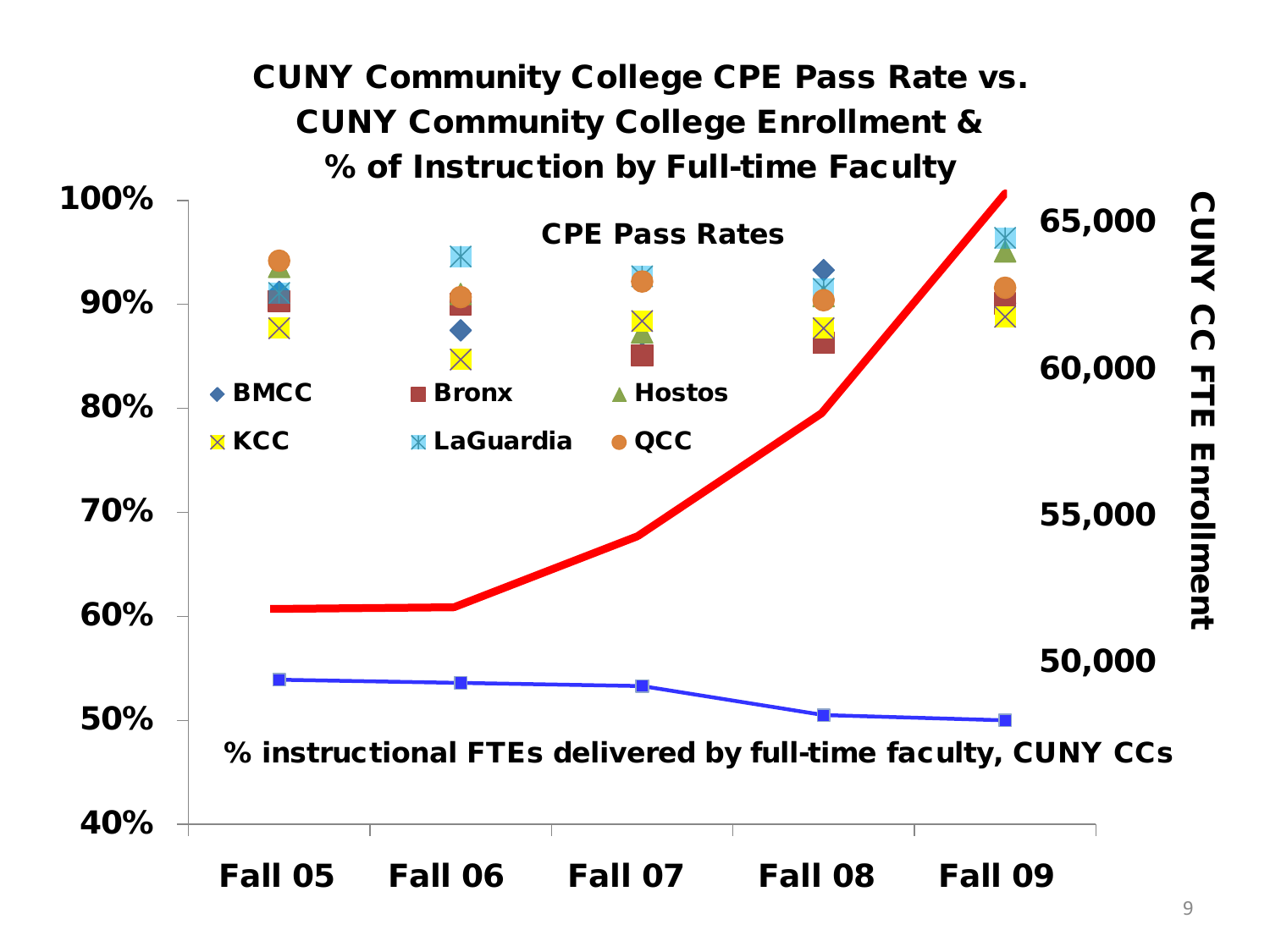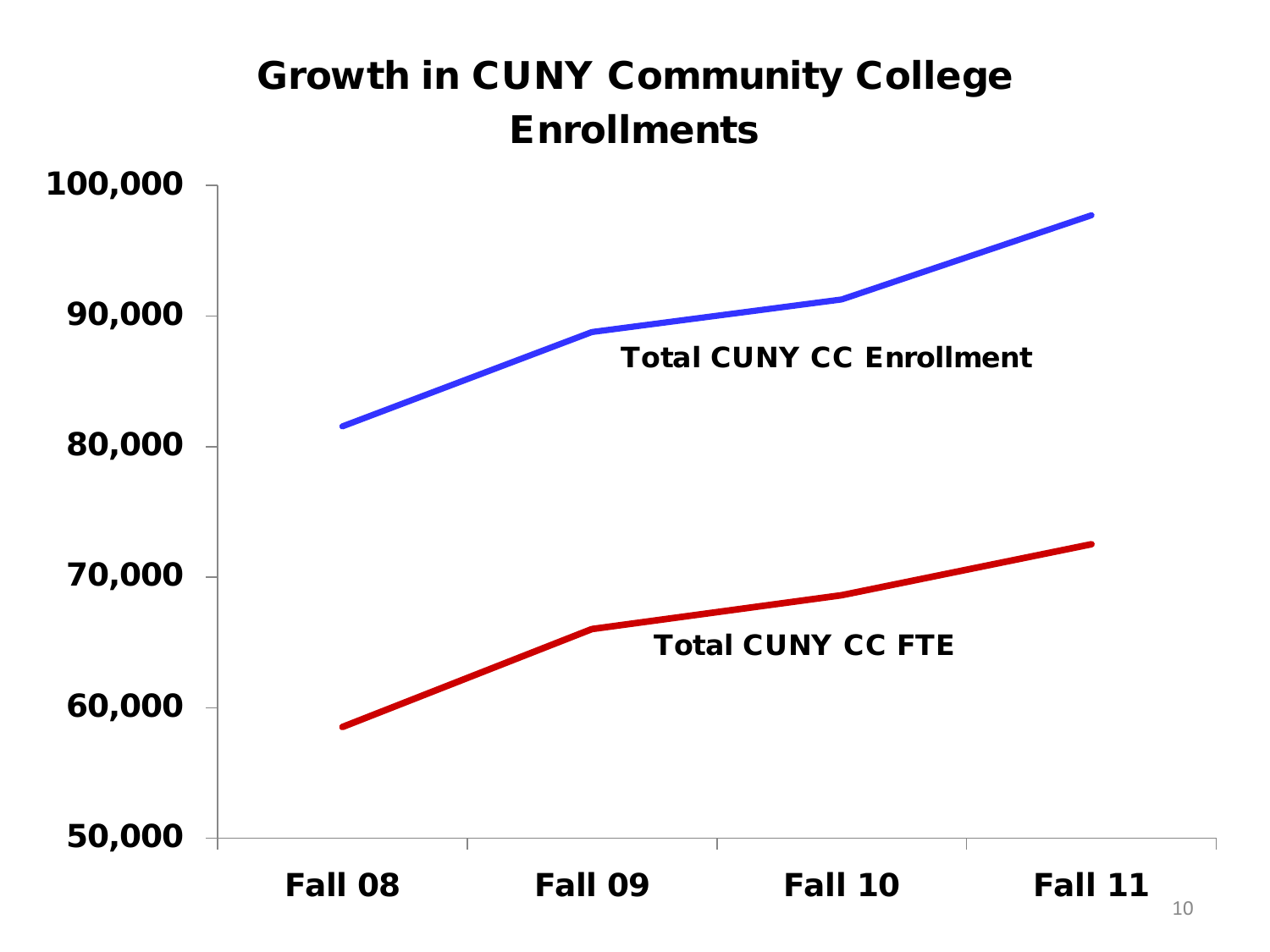### Aggregate Indexes in the PMP

- One way to indicate the change over time of a related group of PMP measures is to change each measure to an index (divide each by the base year amount and multiply by 100) and then average all the related indexes.
- Several groups of measures to aggregate are listed in the following slides.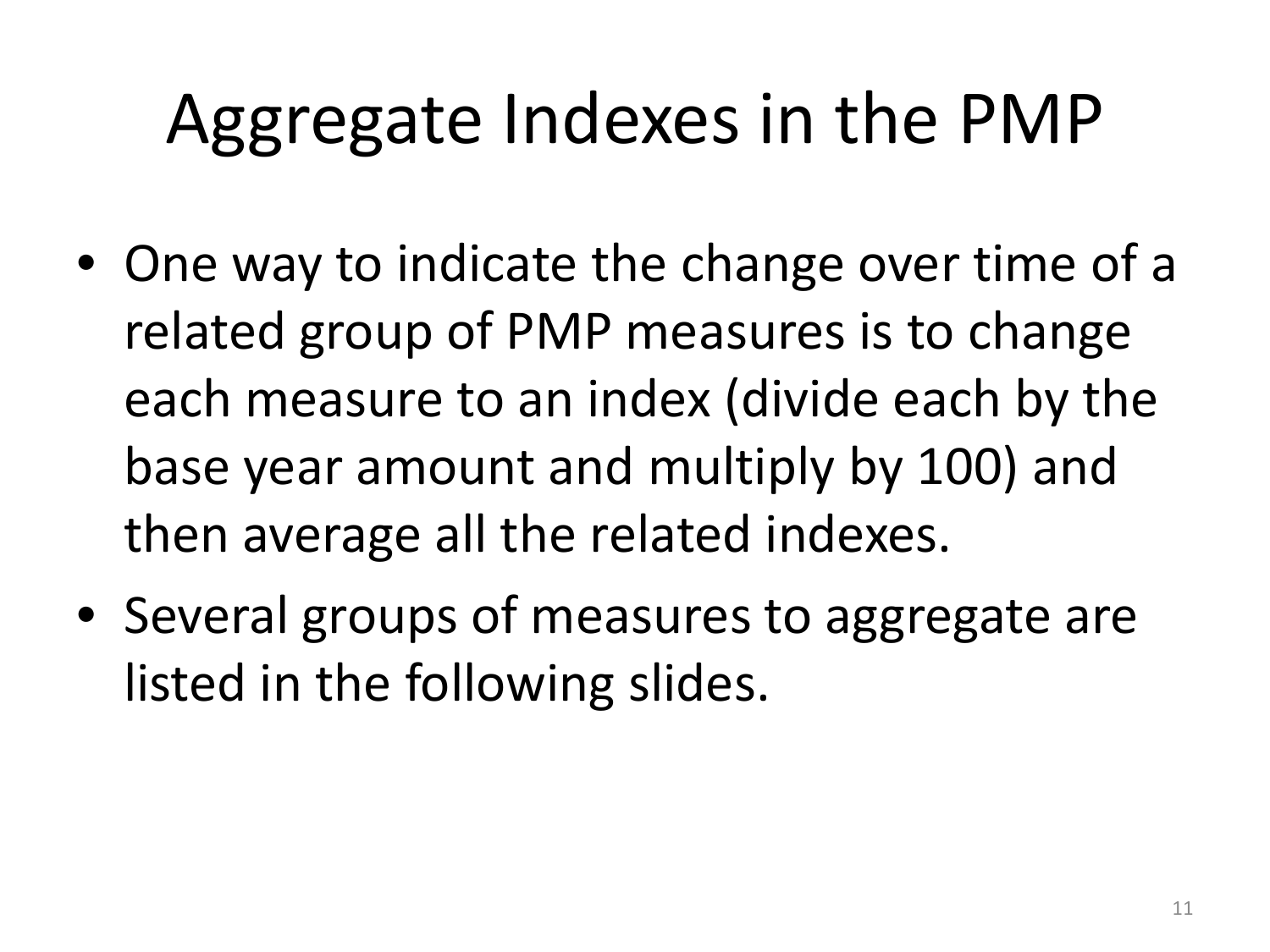# Aggregate PMP Indexes

- Remediation
	- Percentage of entering first-time freshmen who increased their basic skills reading test score over the summer
	- Percentage of entering first-time freshmen who increased their basic skills writing (essay) test score over the summer
	- Percentage of entering first-time freshmen who increased their basic skills COMPASS Math 1 (pre-<br>algebra)test score over the summer
	- Percentage of entering first-time freshmen who increased their basic skills COMPASS Math 2 (algebra) test score over the summer Pass rate in reading on exit from remediation
	- Pass rate in writing on exit from remediation
	- Pass rate in math on exit from remediation
	- Percentage of associate degree students not fully skills proficient upon initial testing who have met basic skills proficiency in reading, writing and math by the 30th credit  $\frac{1}{2}$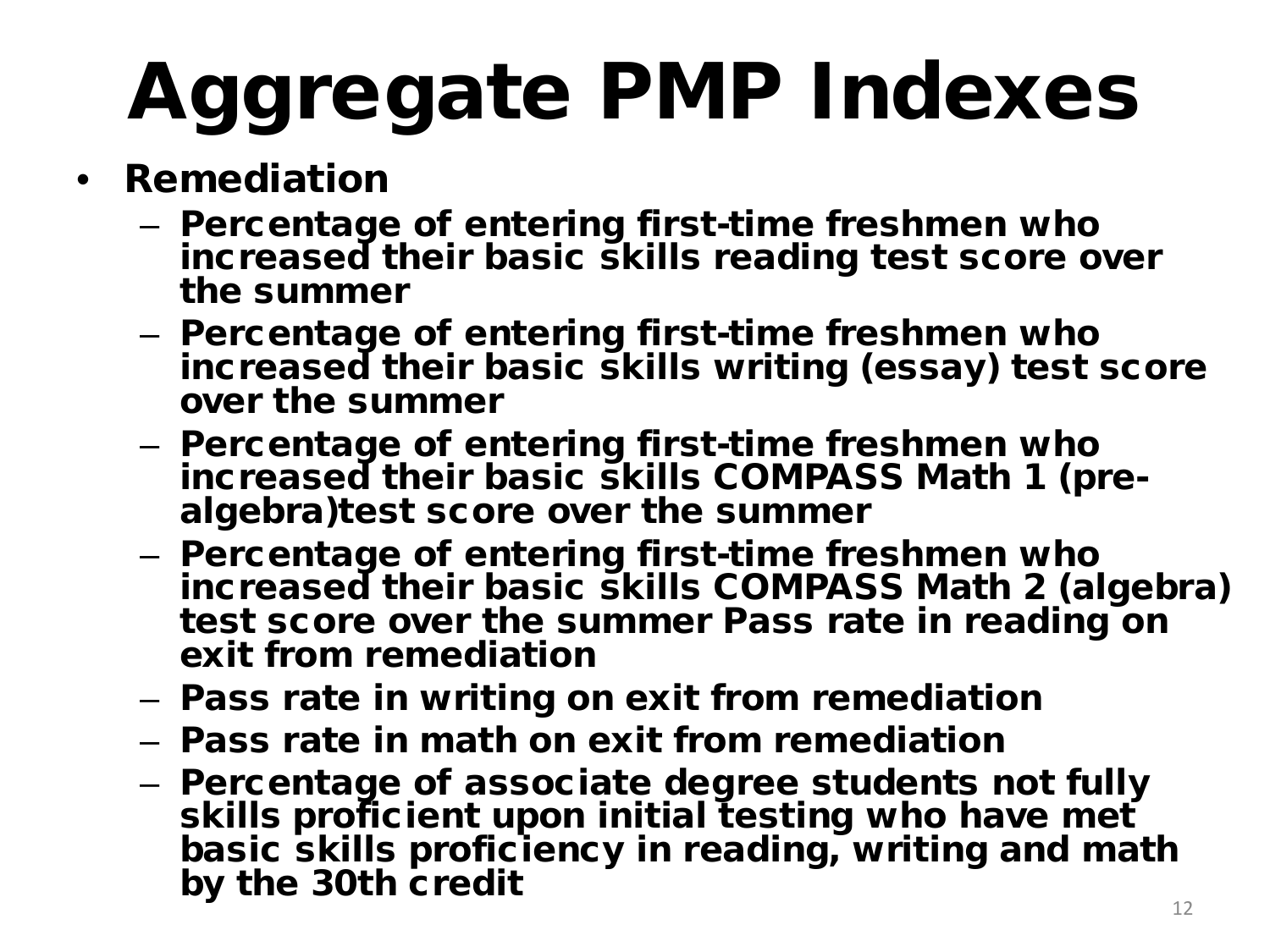### Aggregate PMP Indexes (con't.)

- Gateway
	- Percentage of students passing freshman composition with C or better
	- Percentage of students passing gateway mathematics courses with C or better
- Outcomes
	- One-year Retention Rate (institution rate): Percentage of full-time first-time freshmen in associate programs still enrolled in the college of entry one year later
	- Six-year Graduation Rate (institution rate): Percentage of full-time first-time freshmen in associate programs who graduated from the college of entry within six years  $13$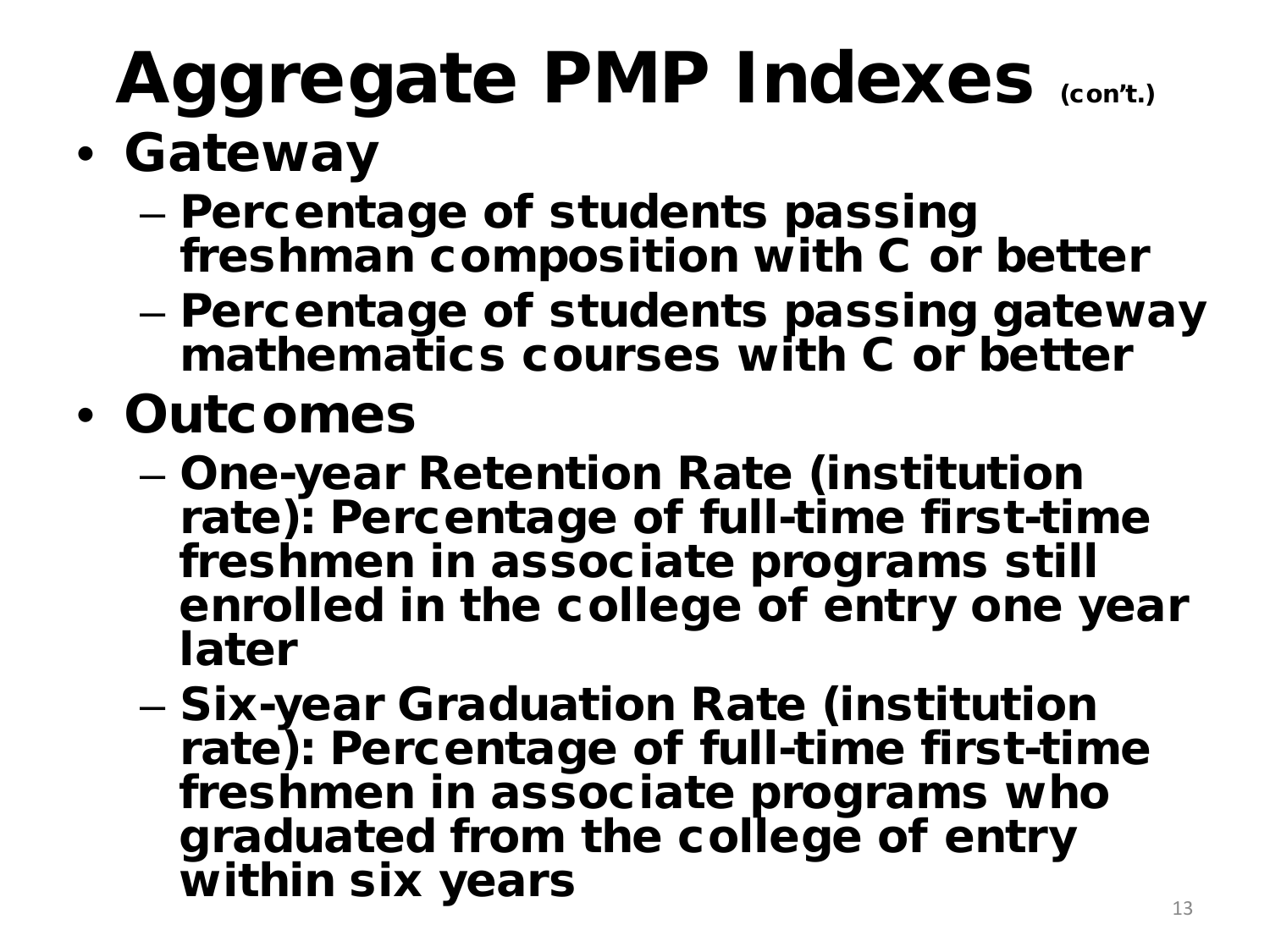## Aggregate PMP Indexes (con't.)

- Student Satisfaction
	- Student satisfaction with academic support services
	- Student satisfaction with student services
	- Student satisfaction with access to computer technology
	- Student satisfaction with administrative services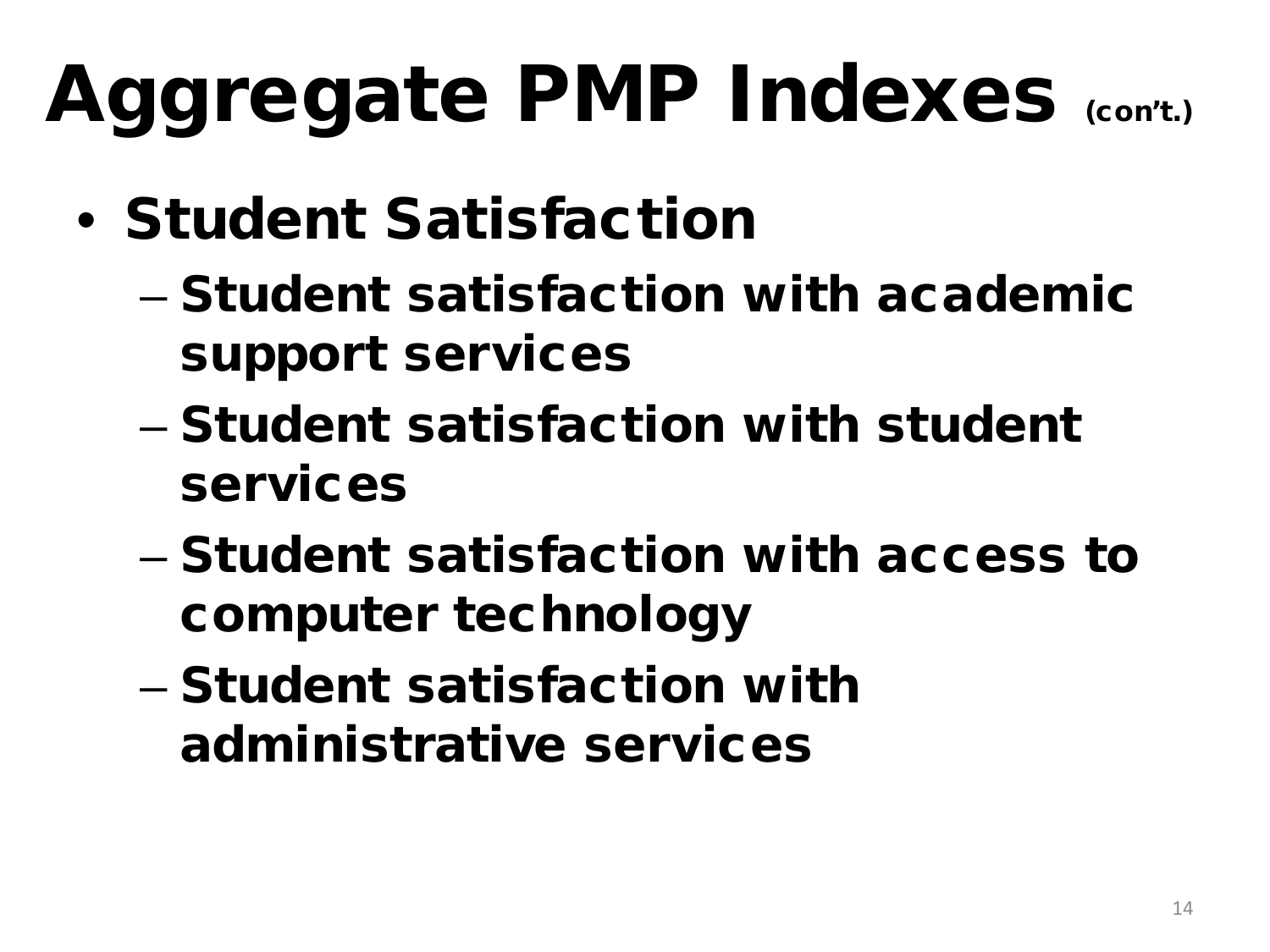#### Aggregate PMP Indexes

• There is no apparent relationship between changes in any aggregated PMP Index for LaGuardia and the decline in the proportion of instructional FTE taught by full-time faculty or the increase in FTE enrollment.